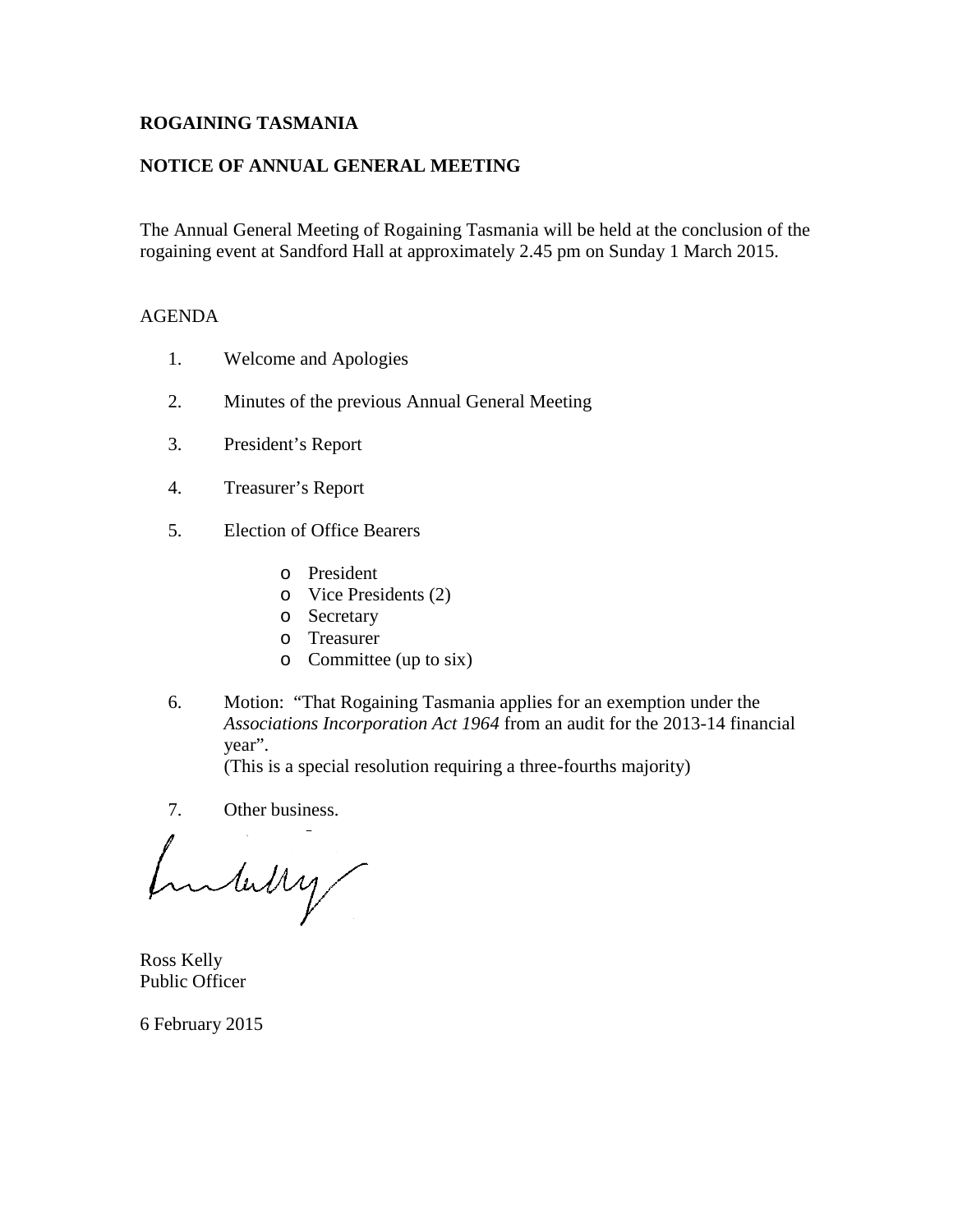### **BACKGROUND INFORMATION ABOUT SPECIAL RESOLUTION CONCERNING ANNUAL AUDIT**

The background to this motion is that our auditor, Christine Marshall, has advised that she wishes to retire as auditor, and will be unable to audit our 2013-14 accounts. We have the choice of seeking a new auditor, or to apply for an exemption from audit provided under the *Associations Incorporation Act 1964.*

Our existing audit has been provided at a very reasonable fee. It is likely that the fee required by a new auditor would be significantly more. The provision for exemption allows small associations such as ours to avoid the administrative and financial burden of an audit.

An exemption from audit is available for incorporated associations meeting the following requirements:

- total revenue is \$40,000 or less
- total assets (not including real property) are \$40,000 or less; and
- the association has provision in its rules for members to requisition a special general meeting.

Rogaining Tasmania meets these requirements. Our rules have a provision that any 5 members can requisition a general meeting.

The motion for exemption is a special resolution which requires a three-fourths majority of members present and voting.

The Committee recommends the special resolution that we apply to the Department of Justice for exemption from audit for the 2013-14 year (and that we re-apply on an annual basis).